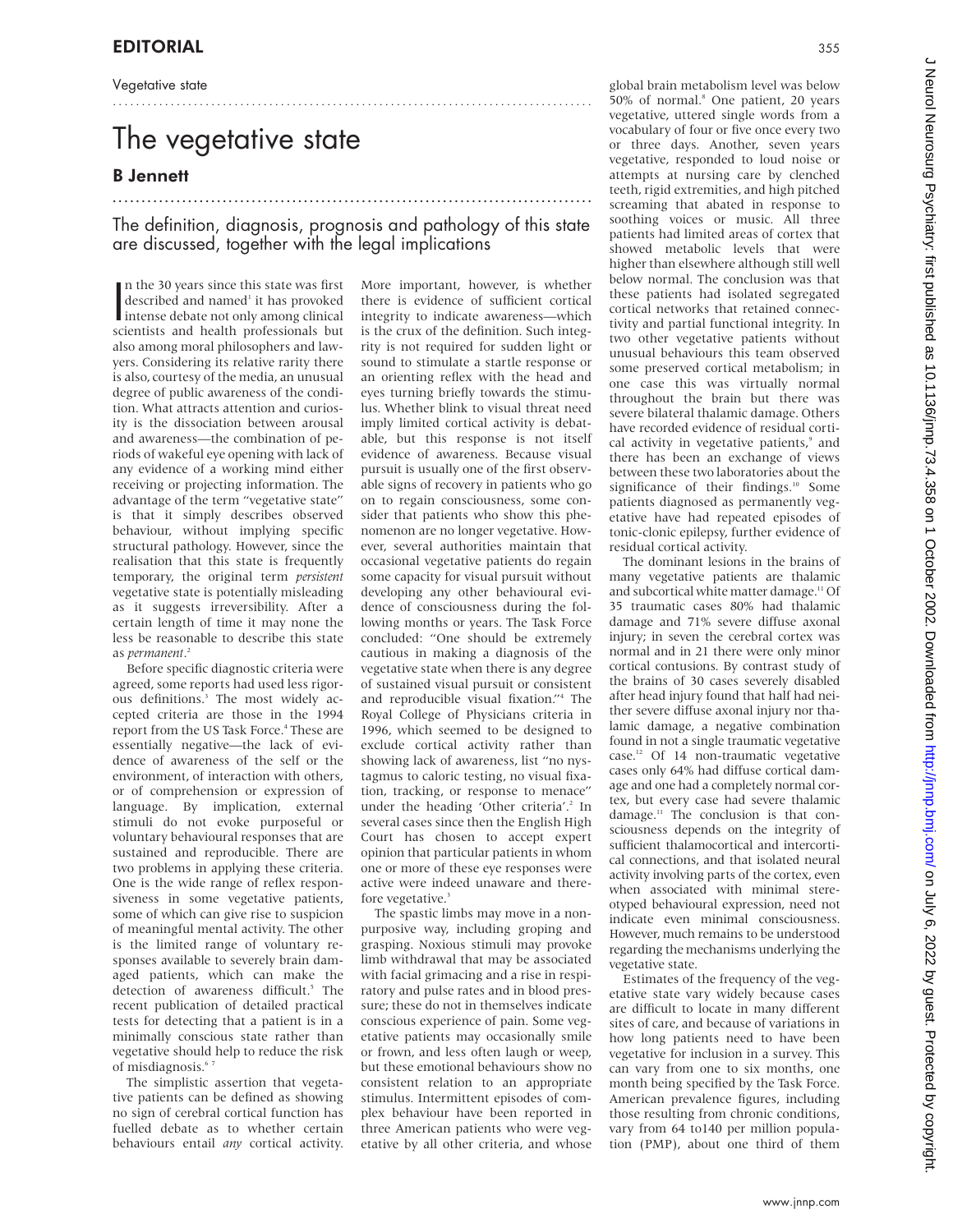children.13 The annual incidence from acute causes varies in different countries from 14 to 67 PMP at one month after the insult but only 5 to 25 PMP at six months, with the UK figures being the lowest.<sup>3</sup> This reflects the lower incidence of severe head injuries in the UK, as trauma accounts for 40%–50% of vegetative survivors after acute insults.

The best data available on the prognosis of vegetative patients are from the analysis of 754 published (acute) cases by the Task Force.<sup>4</sup> Of those vegetative at one month 43% had regained consciousness by one year, 34% were dead, and only 23% were still vegetative. The longer the vegetative state had lasted the fewer recovered—after six months only 13% regained consciousness. Trauma cases did better (table 1), and head injured children did marginally better than adults. It is because of the attrition by death and recovery that the incidence and prevalence rates reduce as time passes since the insult. There are few systematic data on cases followed up for more than a year but the Task Force decided that it was reasonable to declare the vegetative state permanent after one year in traumatic cases and after three months in the non-traumatic. However, the Royal College of Physicians report recommended six months for the latter cause.<sup>2</sup> There are occasional reports of late recoveries, more in the public media than are medically verified. It is, however, important to realise that many patients who regain consciousness after several months remain speechless and tube fed with very limited ability to communicate. To state that these patients have "recovered" may seem to some a rather optimistic claim. Some of them are in the minimally conscious state,<sup>6</sup> showing some responses that indicate a limited degree of awareness. However, the wisdom of attempting to define such a state has been questioned by disability rights campaigners in America.<sup>14</sup>

There is a high mortality during the first year and the Task Force reported a mean survival of only two to five years for patients vegetative at one month. What is of more interest, however, is the expectation of life for those who have already survived in a vegetative state for a year or more. The continuing annual mortality then reduces year by year, and there have been occasional survivals of 20 or more years. A systematic study in California drew attention to the difference between mean and median survival, the latter being shorter because not distorted by the occasional very long survival.<sup>15</sup> For a young adult vegetative after one year this study calculated a mean survival of 10.5 more years, the median being 5.2 years. For one still vegetative four years after the insult these figures increase to 12.2 and 7 more years respectively.

Table 1 Outcome one year after insult according to duration of the vegetative state

|                            | Number | Dead | Vegetative | Conscious |
|----------------------------|--------|------|------------|-----------|
| Vegetative after one month |        |      |            |           |
| Traumatic                  | 540    | 28%  | 18%        | 54%       |
| Non-traumatic              | 214    | 47%  | 39%        | 14%       |
| Vegetative after 3 months  |        |      |            |           |
| Traumatic                  | 268    | 31%  | 30%        | 39%       |
| Non-traumatic              | 108    | 36%  | 58%        | 6%        |
| Vegetative after 6 months  |        |      |            |           |
| <b>Traumatic</b>           | 151    | 28%  | 53%        | 19%       |
| Non-traumatic              | 80     | 18%  | 81%        | $1\%$     |

In the early months it is important that everything is done to maintain the patient in the best possible general condition so that the most can be made of any spontaneous neurological recovery that may occur.<sup>16</sup> Good nutrition is essential to maintain body weight, usually via a percutaneous endoscopic gastrostomy, and joint mobility should be preserved to minimise contractures. Regimens of sensory stimulation (so called coma arousal programmes) have been advocated but there is no good evidence that these promote the recovery of consciousness.<sup>17</sup>

The ethical and legal debates focus on attitudes to patients declared permanently vegetative. There have been many declarations that survival in a permanent vegetative state is not a benefit to the patient, some regarding it as a fate worse than death. Numerous surveys of the attitudes of patients, doctors, nurses, and ethicists have confirmed that this is a widespread view, with many respondents indicating that they would not want life prolonging treatment if in this state.<sup>3</sup> At the same time there is increasing concern in medical ethics for respecting patient autonomy when making decisions about treatment. Competent patients have an absolute right to refuse the initiation or continuation of any treatment, even when this is life prolonging, if they regard it as bringing more burdens than benefits. The problem is that vegetative patients are not competent to refuse continued treatment, and there is concern about how best to protect them from treatment that they would probably refuse if they could. Few patients have made an advance directive and there has been much debate about appropriate surrogate decision makers. In the US families are allowed to assume this role but in the UK only a doctor may make such a decision about an incompetent adult patient, albeit after discussion with the family. While it is easy enough to decide to withhold cardiopulmonary resuscitation or antibiotics for acute infections, many vegetative patients survive for years after a decision to limit these treatments. The question then

arises of withdrawing artificial nutrition and hydration—regarded by most authorities as a form of medical treatment. There is no moral or legal obligation for a doctor to provide a treatment that is not in the best interests of his patient. Although some object that such withdrawal might seem to condone euthanasia this has been challenged.<sup>18 19</sup> A recent review of the outstanding ethical issues in the UK notes the need to consider also the question of justice in allocating scarce resources to the indefinite support of vegetative patients.<sup>20</sup> In many common law jurisdictions it is now agreed that withdrawal of life sustaining treatment is lawful,<sup>3 21</sup> and an English judge recently ruled that it does not infringe the European Convention on Human Rights.22 Only in the UK, however, is High Court approval still required before taking such action, and some lawyers do not consider that the legal situation has yet been satisfactorily resolved.<sup>23</sup> <sup>24</sup>

J Neurol Neurosurg Psychiatry 2002;73:355-356

#### .....................

#### Authors' affiliations

B Jennett, Department of Neurosurgery, Institute of Neurological Sciences, Glasgow, UK

Competing interest: BJ has appeared as an expert witness in the High Court when a declaration was sought that withdrawal of treatment from a number of specific patients in the permanent vegetative state would be lawful.

Correspondence to: Professor B Jennett, 83 Hughenden Lane, Glasgow G12 9XN, UK; bryan.jennett@ntlworld.com

#### REFERENCES

- 1 Jennett B, Plum F. Persistent vegetative state after brain damage. A syndrome in search of a name. Lancet 1972;i:734–7.
- 2 Royal College of Physicians Working **Group**. The permanent vegetative state. J R<br>Coll Physicians Lond 1996;**30**:119–21.
- 3 Jennett B. The vegetative state. Medical facts, ethical and legal dilemmas. Cambridge: Cambridge University Press, 2002.
- 4 Multi-Society Task Force On PVS. Statement on medical aspects of the persistent vegetative<br>state. N *Engl J Med* 1994;**330**:1499–508, 1572–9.
- 5 Andrews K, Murphy L, Munday R, et al. Misdiagnosis of the persistent vegetative state: retrospective study in a rehabilitation unit. BMJ 1996;313:13–16.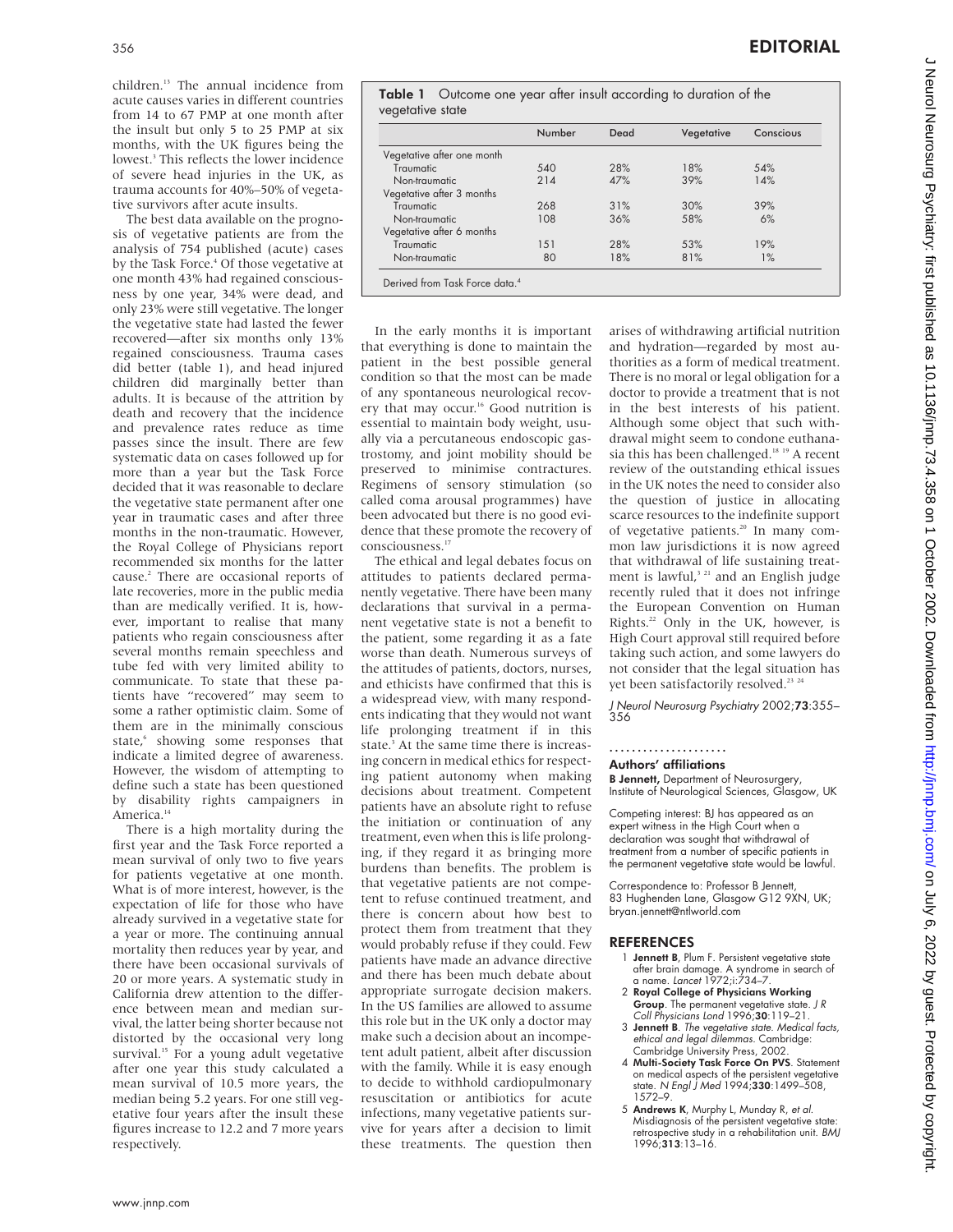## EDITORIAL COMMENTARY <sup>357</sup>

- 6 Giacino JT, Ashwal S, Childs N, et al. The minimally conscious state: definition and diagnostic criteria. Neurology 2002;58:349–53.
- 7 Ashwal S, Cranford R. The minimally conscious state in children. Semin Pediatr Neurol 2002;9:19–34.
- 8 Schiff ND, Ribary U, Moreno DR, et al. Residual cerebral activity and behavioural fragments can remain in the persistently vegetative brain. Brain 2002;125:1210–34.
- 9 Menon DK, Owen AM, Williams EJ, et al. Cortical processing in persistent vegetative state. Lancet 1999;352:200.
- 10 Schiff ND, Plum F. Cortical function in the persistent vegetative state. Trends Cog Sci 1999;3:43–6.
- 11 Adams JH, Graham DI, Jennett B. The neuropathology of the vegetative state after an acute brain insult. Brain 2000;123:1327–38.
- 12 Jennett B, Adams JH, Murray S, et al. Neuropathology in vegetative and severely disabled patients after head injury. Neurology 2001;56:486–90.
- 13 Ashwal S, Eyman RK, Call TL. Life expectancy of children in a persistent vegetative state. Pediatr Neurol 1994;10:27–33.
- 14 Bernat JL. Questions remaining about the minimally conscious state. Ne*urology*<br>2002;**58**:337–8.
- 15 Strauss DJ, Shavelle RM, Ashwal S. Life expectancy and median survival time in the permanent vegetative state. Pediatr Neurol  $1999;$ **21**:626–31.
- 16 Andrews K. Managing the persistent vegetative state: early skilled treatment offers the best hope for optimal recovery. BMJ 1992;305:486–7.
- 17 Giacino JT. Sensory stimulation: theoretical perspectives and the evidence for effectiveness. Neurorehabil 1996;6:69–78.
- 18 Gillon R. Euthanasia, withholding life-prolonging treatment, and moral differences between killing and letting die. J Med Ethics 1988;14:115–17.
- 19 Gillon R. Persistent vegetative state and withdrawal of nutrition and hydration. J Med Ethics 1993;19:67–8.
- 20 Wade DT. Ethical issues in diagnosis and management of patients in the permanent vegetative state. BMJ 2001;322:352–4.
- 21 Grubb A, Walsh P, Lambe N. Reporting on the persistent vegetative state in Europe. Med Law Rev 1998;6:161–210.
- 22 NHS Trust A <sup>v</sup> Mrs M and NHS Trust B <sup>v</sup> Mrs H [2001] All ER 801.
- 23 McLean SAM. Legal and ethical aspects of the vegetative state. *J Clin Pathol* 1999;52:490–3.
- 24 McLean SAM. Permanent vegetative state and the law. J Neurol Neurosurg Psychiatry 2001;71 (suppl 1):126–7.

#### Brain rehabilitation

# Cognitive neuroscience and brain rehabilitation: a promise kept

...................................................................................

### I H Robertson

...................................................................................

## Good basic research shows unilateral spatial neglect is treatable

There is nothing so practical as a good<br>theory. Thus we justify the basic<br>research into brain and mind that is<br>cognitive neuroscience. Grant proposals here is nothing so practical as a good theory. Thus we justify the basic research into brain and mind that is end with phases such as "*these results may have implications for the development of effective treatments*..." In the paper by Schindler *et al* (this issue, pp  $412-9$ ),<sup>1</sup> we see clear evidence for the value of such promissory notes and the practical clinical benefits of grounding brain rehabilitation research in strong, theoretically driven cognitive neuroscience.

Spatial neglect following right cerebral stroke not only causes patients to behave as if the left half of the world does not exist; more practically it prevents them learning to walk again, renders them heavily dependent on carers, and massively reduces their quality of life. Schindler and his colleagues in Munich have shown that doing something quite implausible—applying a standard electromechanical vibrator to the left neck muscles of patients while they engage in visual search exercises produces marked and enduring clinical and real life benefits.

This treatment arose out of basic research into the brain mechanisms of sensory integration and higher level perception. Neglect patients were studied because of what their damaged brains revealed about the functional architecture of the intact brain. Neck vibration

was used purely because of its known effects on the body's normal coordinate frame of reference according to which sensory inputs and motor outputs are integrated. In neglect, not only is this egocentric reference frame biased to the right, but also the neck vibration can temporarily correct this imbalance. What we see in the Munich paper is that, when combined with systematic visual search training, and when systematically applied for 15 treatment sessions over three weeks, temporary effects become long lasting and hence therapeutically important.

Similarly impressive results in neglect rehabilitation have been obtained with another new cognitive neuroscience derived treatment—prism adaptation training<sup>2</sup>—and there are several other counterintuitive but potent interventions emerging from modern cognitive neuroscience. One such example is limb activation training, which induces neglect patients to make small movements with the left side of their body in left hemispace in order to improve their visual attention to the left<sup>3</sup>: acute neglect patients receiving this minimally labour intensive additional treatment are discharged from hospital on average 28 days earlier than patients who do not receive it.<sup>4</sup>

But is there something special about unilateral neglect? Not at all: neglect was considered untreatable in some standard

textbooks as recently as the 10 years ago. It so happens that the theoretical importance of neglect led to a disproportionate amount of basic research into this phenomenon. We are already seeing similar advances in theoretically derived and effective brain rehabilitation in a raft of other disorders, from aphasia to dyspraxia, and from dysexecutive syndrome to attentional deficits.<sup>5</sup>

As with all advances in health care, these treatments will require funds to be implemented. Rehabilitation has suffered in many parts of the world because it is labour intensive and because its evidence base has been lacking. Yet the costs of not treating the damaged brain in the most scientific and efficient way will be much greater in terms of greater dependency and lowered quality of life, particularly as a worldwide ageing population throws up more of these types of now increasingly ameliorable problems.

J Neurol Neurosurg Psychiatry 2002;73:357

#### .....................

#### Author's affiliation

I H Robertson, Department of Psychology and Institute of Neuroscience, University of Dublin, Trinity College, Dublin 2, Republic of Ireland; ian.robertson@tcd.ie

#### REFERENCES

- 1 Schindler I, Kerhoff G, Karnath H-O, et al. Neck muscle vibration induces lasting recovery in spatial neglect. J Neurol Neurosurg Psychiatry 2002;73:412–9.
- 2 Frassinetti F, Angeli V, Meneghello F, et al. Long-lasting amelioration of visuospatial neglect by prism adaptation. Brain 2002;125:608–23.
- 3 Robertson IH, North N, Geggie C. Spatio-motor cueing in unilateral neglect: three single case studies of its therapeutic effectiveness. J Neurol Neurosurg Psychiatry 1992;55:799–805.
- 4 Kalra L, Perez I, Gupta S, et al. The influence of visual neglect on stroke rehabilitation.<br>*Stroke* 1997;**28**:1386–91.
- 5 Robertson IH, Murre JMJ. Rehabilitation of brain damage: brain plasticity and principles of guided recovery. *Psychol Bull*<br>1999;**125**:544–75.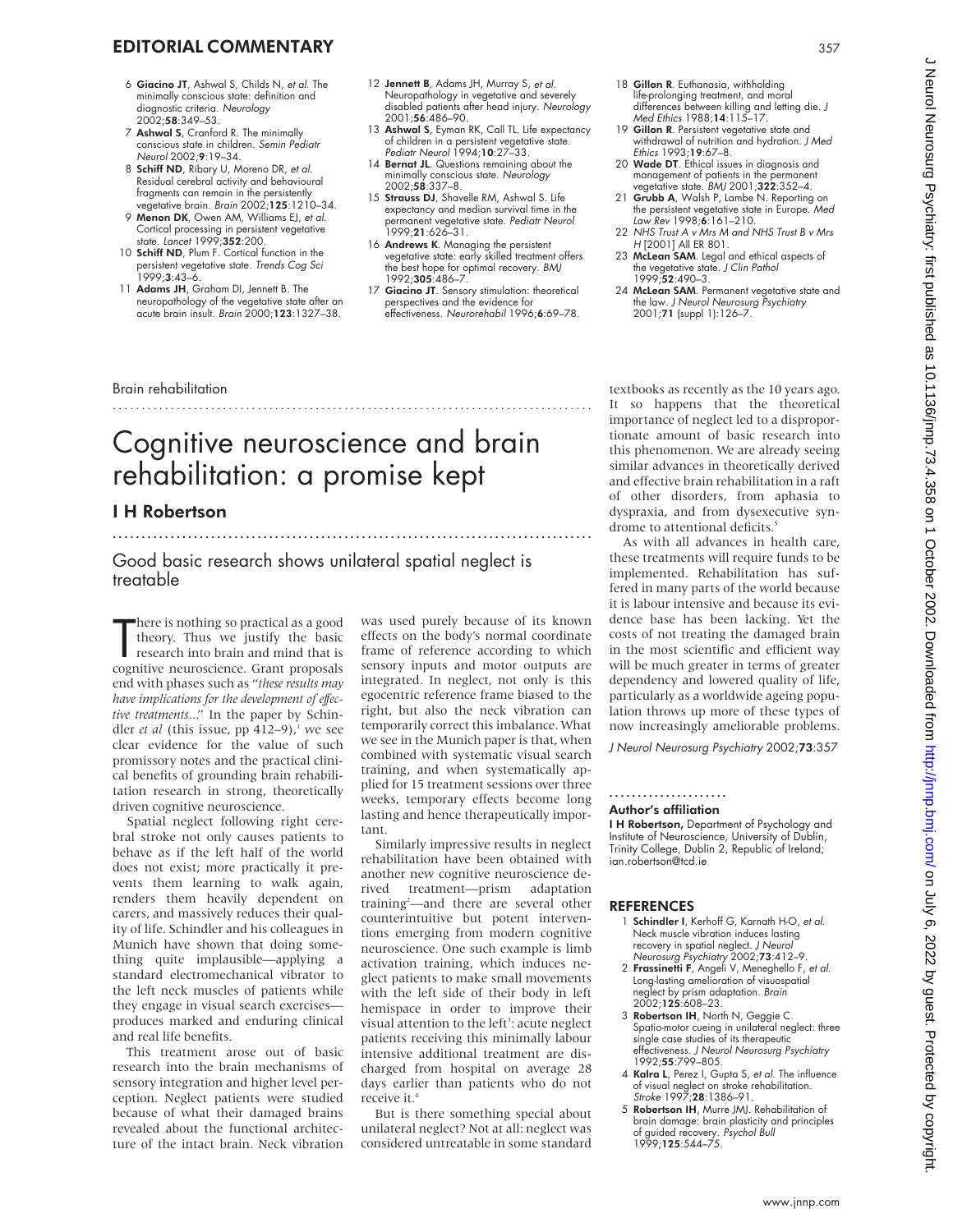#### **Dementia**

## We are how we eat?

## C Mummery

## The underlying neural substrates of eating behaviours

...................................................................................

...................................................................................

The two most common dementias in<br>the presenium are Alzheimer's de-<br>mentia (AD) and frontotemporal<br>dementia (FTD). Early and accurate he two most common dementias in the presenium are Alzheimer's dementia (AD) and frontotemporal diagnosis is critical for prognosis, consideration of genetic issues, and appropriate therapeutic intervention. Recognition of associated behavioural disturbance is paramount in order to address the enormous caregiver burden with sufficient resources. However, early recognition is still fraught with difficulty, exacerbated by a lack of systematic studies. As conventional cognitive assessment can fail to reveal significant behavioural deficits early in disease, it is imperative to develop new and sensitive tools, such as that described in the paper by Ikeda *et al* (this issue, pp 371–6).<sup>1</sup>

Previous work has shown that, although there are marked behavioural differences between FTD and AD, changes in eating preference are one of the few behaviour variables that reliably separate the two groups.<sup>2</sup> Within FTD, in spite of the common perception that there is less behavioural disturbance in semantic dementia (SD or temporal variant FTD) than in frontal variant (fv) FTD, analysis has shown comparable prevalence.<sup>2</sup> It is possible that behavioural changes in SD have been overlooked in the past due to the profound linguistic deficits seen. However, there may be subtle qualitative differences

between fvFTD and SD behaviour. One study found more indiscriminate eating behaviour, such as gluttony, in fvFTD whereas SD was characterised by increased selectivity and food fads.<sup>3</sup>

Ikeda *et al* performed a detailed examination of eating behaviour change in patients with fvFTD, SD, and AD, using a prospective caregiver questionnaire.<sup>1</sup> Frequency of eating behaviour change was higher in both types of FTD than in AD, in particular changes in food preference and eating habits. They found remarkably little qualitative difference between fvFTD and SD. Although this seems to contradict previous findings,<sup>3</sup> examination of their data reveals that faddy food behaviours were more frequent in SD and overeating more frequent in fvFTD, though differences were not significant. Increased appetite was associated with SD and fvFTD, whereas anorexia was associated with AD. The finding of early onset dysphagia in some AD patients emphasises the importance of questioning caregivers about swallowing problems. Ikeda *et al* also examined the order of development of eating behaviour change. The SD patients showed a remarkably consistent pattern of change. In contrast, the pattern was unclear in AD.

From a theoretical viewpoint, this study raises interesting possibilities. The ventral frontal lobe, temporal pole, and amygdala are damaged in both fvFTD

## <sup>358</sup> EDITORIAL COMMENTARY

and SD<sup>4</sup>; the finding of common eating behaviour changes in the two groups supports the hypothesis that these areas are implicated in eating disorders. The consistency in symptom development in SD suggests that serial imaging could be used to shed light on the structural and functional brain changes associated with symptom progression. In this way behavioural descriptions allied to functional studies may additionally inform us as to the underlying neural substrates of eating behaviours. From a clinical viewpoint, Ikeda *et al* provide an increased awareness of specific eating behaviour abnormalities, encouraging early intervention and accurate therapeutic monitoring of new treatments such as the SSRIs. The attention to detail in this new tool should pay dividends in understanding normal and abnormal eating patterns.

J Neurol Neurosurg Psychiatry 2002;73:358

## .....................

## Author's affiliation

Dr C Mummery , Department of Neurology, Kings College Hospital, Denmark Hill, London SE5, UK; CathMummery@aol.com

#### REFERENCES

- 1 Ikeda M, Brown J, Holland AJ, et al. Changes in appetite, food preference, and eating habits in frontotemporal dementia and Alzheimer's disease. J Neurol Neurosurg Psychiatry 2002;73:371–6.
- 2 Bozeat S, Gregory CA, Lambon Ralph MA, et al. Which neuropsychiatric and behavioural features distinguish frontal and temporal variants of frontotemporal dementia from Alxheimer's disease? J Neurol Neurosurg<br>Psychiatry 2000;**69**:178–86.
- 3 Snowden JS, Bathgate D, Varma A, et al. Distinct behavioural profiles in frontotemopral dementia and semantic dementia. J Neurol Neurosurg Psychiatry 2001;70:323–32.
- 4 Mummery CJ, Patterson K, Wise RSF, et al. A voxel based morphometry study of semantic dementia: the relationship between temporal lobe atrophy and semantic dementia. Ann Neurol 2000;47:36-45.

#### Multiple sclerosis

# Infection and multiple sclerosis—a new hypothesis?

## G J Stewart

Hypothesis of a sexually transmitted environmental component should be treated with care

...................................................................................

...................................................................................

There is general agreement that<br>multiple sclerosis is the result of<br>both environmental and genetic fac-<br>tors. In the paper by Hawkes<sup>1</sup> (this issue, here is general agreement that multiple sclerosis is the result of both environmental and genetic facpp 439–43) a hypothesis is proposed that

the environmental component is an infectious agent, transmitted sexually. His thesis is based on a new look at old data; it has not been stimulated by recent discovery.

Evidence for an environmental factor in multiple sclerosis has come from studies of migrating populations, small epidemics and variation of prevalence with latitude. Many of these studies are cited by Hawkes. The possibility that the environmental factor is a transmissible infection was reviewed in detail by Kurtzke<sup>2</sup> in 1993, who proposed that the MS agent is an as yet unidentified retrovirus that results in widespread asymptomatic infection in early adolescence. Hawkes' extension of the Kurtzke<sup>2</sup> hypothesis to a sexually transmitted infection (STI) with a neurotropic agent appears to rely on his interpretation of the higher prevalence of MS in women, the low prevalence in native populations isolated from white males, a proposed correlation between